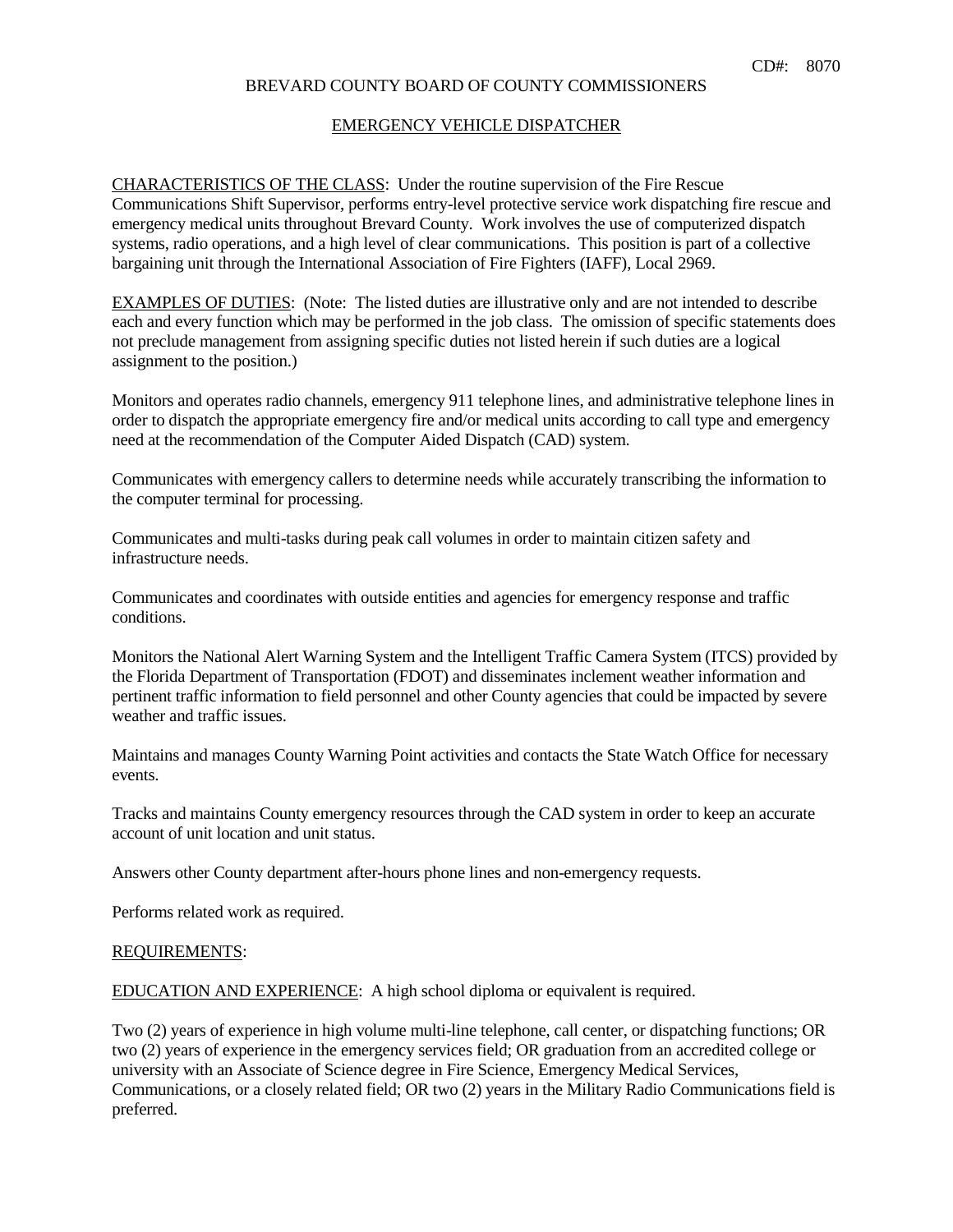# BREVARD COUNTY BOARD OF COUNTY COMMISSIONERS

#### EMERGENCY VEHICLE DISPATCHER

 Additional qualifying education and/or experience which provide the necessary knowledge, skills, and abilities may be substituted one for the other on a year for year basis.

 National Academy of Emergency Medical Dispatching (NAEMD) certification is preferred. National Academy of Emergency Fire Dispatching (NAEFD) certification is preferred.

SPECIAL REQUIREMENTS: Must be able to take the CritiCall examination and receive a minimum passing score of 86.8% for the Non-Data Entry categories and a Data Entry category score of 2856-3000 keystrokes per minute.

 Must possess or obtain within twelve (12) months of employment, the Public Safety Telecommunicator (PST) certification and maintain said certification during the term of employment.

 In the event of a hurricane, major storm, natural or man-made disaster that may threaten the area, the employee will be required to perform emergency duties as directed.

 Must be able to work nights, weekends, holidays, and overtime as needed and extended shift hours when required.

 Must be able to work mandatory overtime in accordance with the most current International Association of Fire Fighters (IAFF) Bargaining Agreement.

 Must be of good moral character, as determined by a local Clerk of Court, Florida Department of Law Enforcement (FDLE), and Federal Bureau of Investigation (FBI) criminal background investigation.

 Must be able to successfully pass a Criminal Justice Information System (CJIS) background check administered by the Brevard County Sheriff's Office.

 Must not have been on probation for the conviction of a felony or of a misdemeanor involving moral turpitude, as defined by law, within the last three (3) years.

 KNOWLEDGE, SKILLS AND ABILITIES: (Note: The knowledge, skills, and abilities identified in this class specification represent those needed to perform the duties of this class. Additional knowledge, skills, and abilities may be applicable for individual positions.)

 Good knowledge of emergency radio or telephone communications practices, procedures, and vocabulary. Ability to use a standard computer keyboard.

Ability to speak clearly on the radio and telephone.

Ability to establish and maintain effective working relationships.

 Ability to remain calm under pressure and in stressful working conditions during heavy workloads and emergency-related calls.

 Ability to multi-task, including listening and comprehending information, while communicating verbally and while simultaneously entering data into a computer terminal with accuracy and speed.

Ability to exercise judgment and initiative while dispatching emergency calls.

Ability to learn the geography of street locations in Brevard County.

Ability to utilize a noise-cancelling headset.